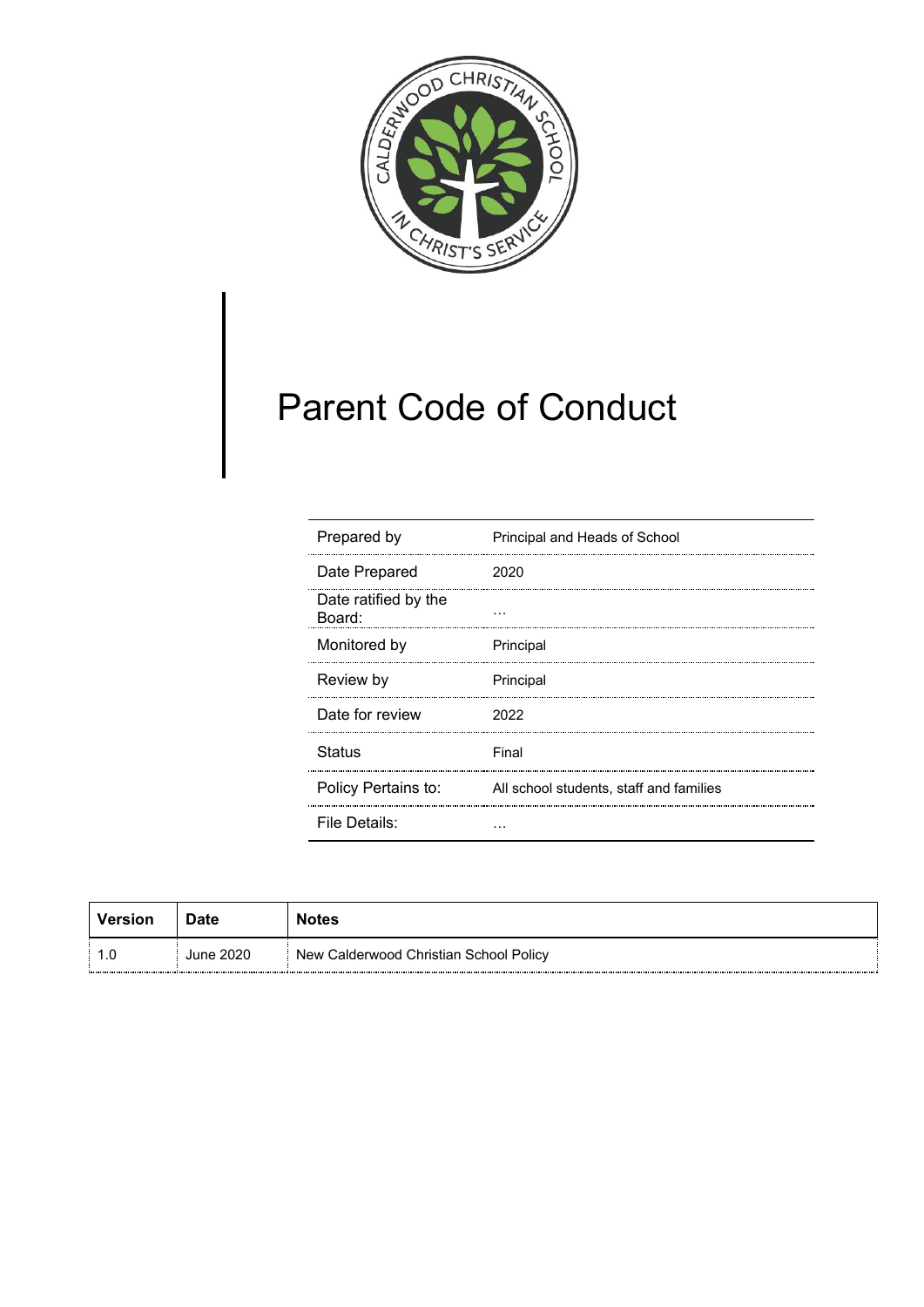## **Version History**

| <b>Version</b> | Date      | <b>Notes</b>                           |
|----------------|-----------|----------------------------------------|
| 1.0            | June 2020 | New Calderwood Christian School policy |
|                |           |                                        |

Calderwood Christian School: Mission In Christ's service to partner with parents in providing a quality Christian Education founded on the Word of God.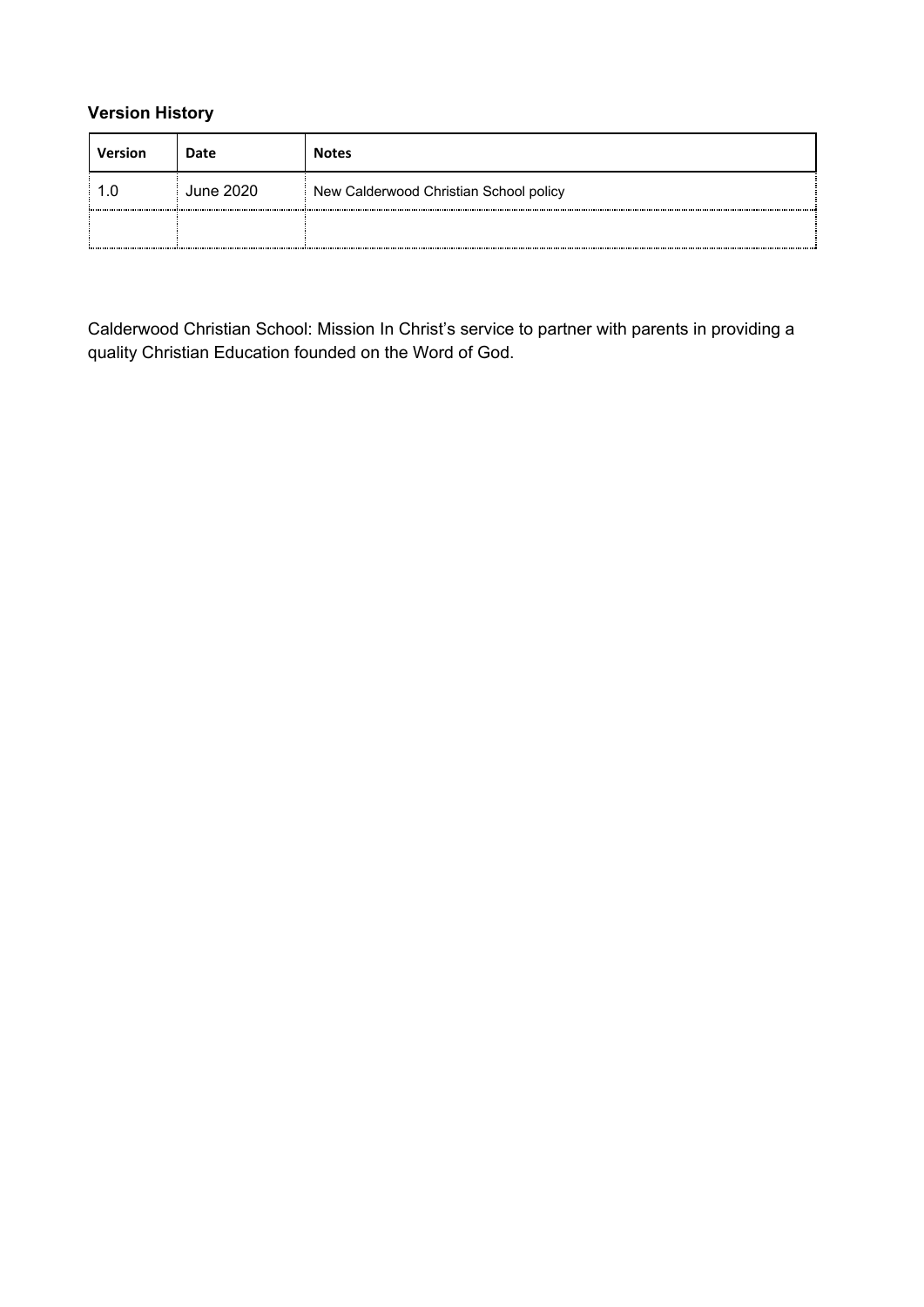# **Table of Contents**

| $\mathbf{1}$ | CODE OF CONDUCT        | Λ |
|--------------|------------------------|---|
| $2^{\circ}$  | UNACCEPTABLE BEHAVIOUR | 5 |
| 3            | <b>BREACH</b>          | 5 |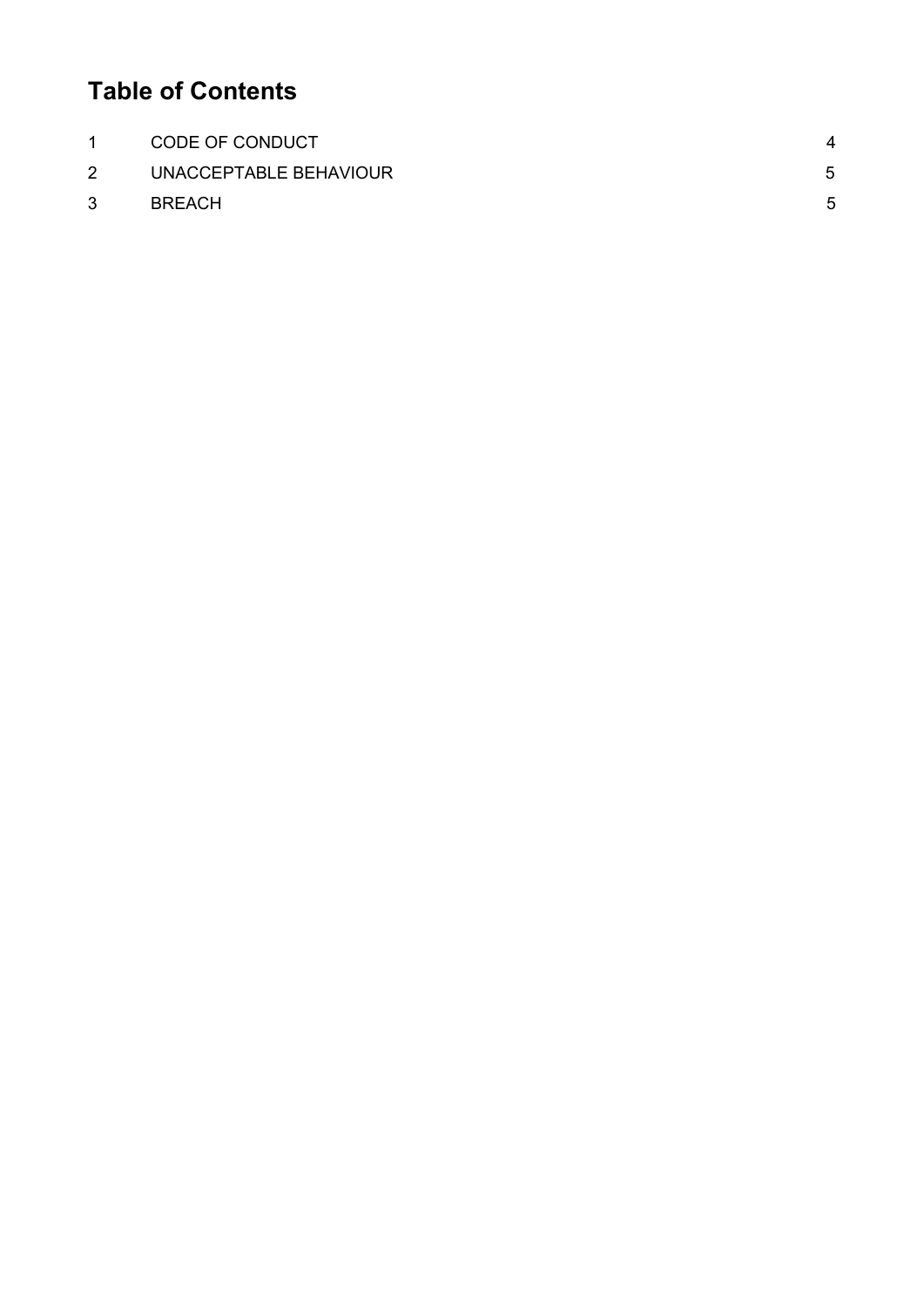#### <span id="page-3-0"></span>**1 CODE OF CONDUCT**

Calderwood Christian School is committed to ensuring a respectful learning environment that is safe, positive and supportive for all students, staff and visitors of the school.

CCS is a genuine Christian, learning community. This means that we desire to serve each other in Christian love, honouring each other as image bearers of our Heavenly Father. We are also a learning community, brought together for the common goal of a quality education for our children. As a parent controlled school, we seek a collaborative partnership between the school and the home.

It is the intention of Calderwood Christian School to ensure all parents, grandparents, carers and other visitors understand the conduct expected of them whilst on the school premises, engaging in school related activities or representing the school offsite. In order to achieve these aspirational goals, it is imperative that all members of the community make a commitment to the shared principles and norms of this Christian learning community.

The CCS community will thrive when each parent commits to:

- uphold the school's core beliefs and values.
- behave in a manner that does not endanger the health, safety and wellbeing of themselves or others.
- abide by all health and safety rules and procedures operating within the school and other locations at which they may visit whilst representing the school.
- ensure that their actions do not bring the school into disrepute.
- respect the authority of members of staff and observe school rules as required.
- strictly adhere to the school's policies and procedures as required.
- behave with courtesy and consideration for others.
- refrain from all forms of bullying and harassment.
- refrain from activities, conduct or communication that would reasonably be seen to undermine the reputation of the school, employees or students of the school, including activities on social media.
- respect school property and the property of staff, contractors, volunteers and other students.
- not be intoxicated by alcohol or under the influence of illicit drugs or other substances harmful to health whilst visiting the school site, attending school functions or engaging in school based activities.
- refrain from approaching another person's child as the school will deal with issues between students as part of the school's Discipline and Welfare policies.
- show an active interest in their child's schooling.
- upholding these principles personally and encouraging others to do the same.